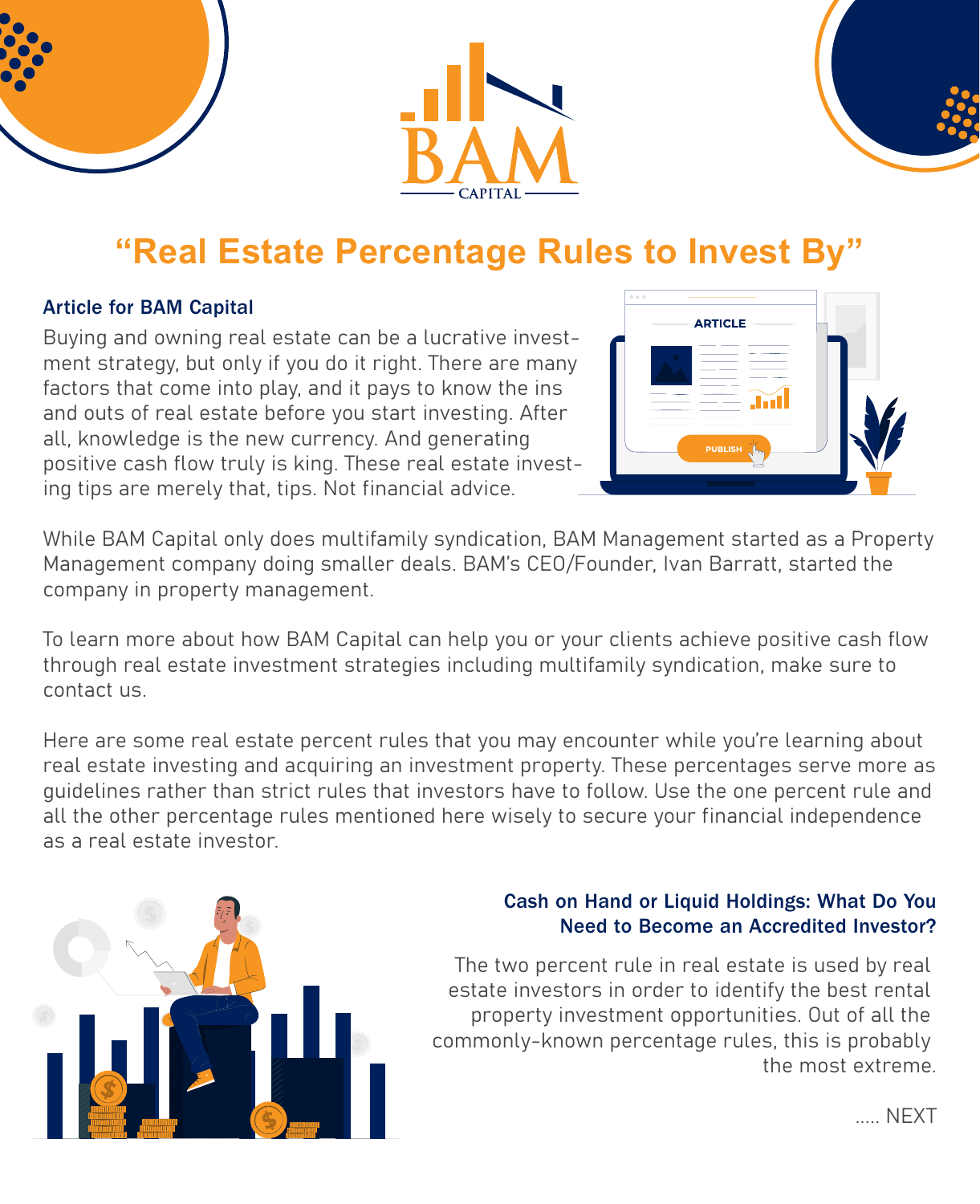This rule refers to the idea that investors should only buy properties that produce a monthly rent of at least two percent of the purchase price. This is often used to determine whether or not a real estate investment would make a good deal. [1]

So for example, if an investment property is listed for \$100,000, it would have to generate at least \$2,000 in monthly gross rent just to satisfy this rule.

This rule isn't set in stone because it is not realistic under all situations. It's not always practical. It may even be impossible to achieve in certain markets.

In most markets, 0.8 percent to 1.3 percent is more realistic. This may help you find more stable tenants. Consider factors like lot size, number of bedrooms and bathrooms, and included amenities. [2]

If you do follow the two percent rule, you may find that the investment property is able to generate enough money to cover its expenses while also providing a cushion for things like maintenance and vacancies. [1]

The challenge is in actually finding properties that conform to this rule in practice. BAM Capital can help you find these opportunities when it comes to multifamily investment properties.

## What is the 50% Rule in Real Estate Investing?

In the world of real estate investment properties, the 50 percent rule provides a ballpark estimate of a rental property's expenses, which can help investors make better decisions. This percentage rule states that 50 percent of a property's gross income would go to its operating expenses, and investors should anticipate that. This includes insurance, property taxes, vacancy losses, repairs, owner-paid utilities, and maintenance expenses. [3]



It means you should expect that only half of the rental income will be left for you after covering all the standard costs of property ownership such as repair costs. It means when the investment property generates an income of \$2,000 in monthly rent, \$1,000 will go to the different property expenses listed above, except for any mortgage payments. Factor that into your monthly cash flow analysis when considering investing in rental properties. Another example of this in the real estate market is if a property makes \$30,000 per year in gross rental income, you should assume that \$15,000 of it will go towards other property expenses like repair cost, operating costs, property taxes, utilities, and property insurance.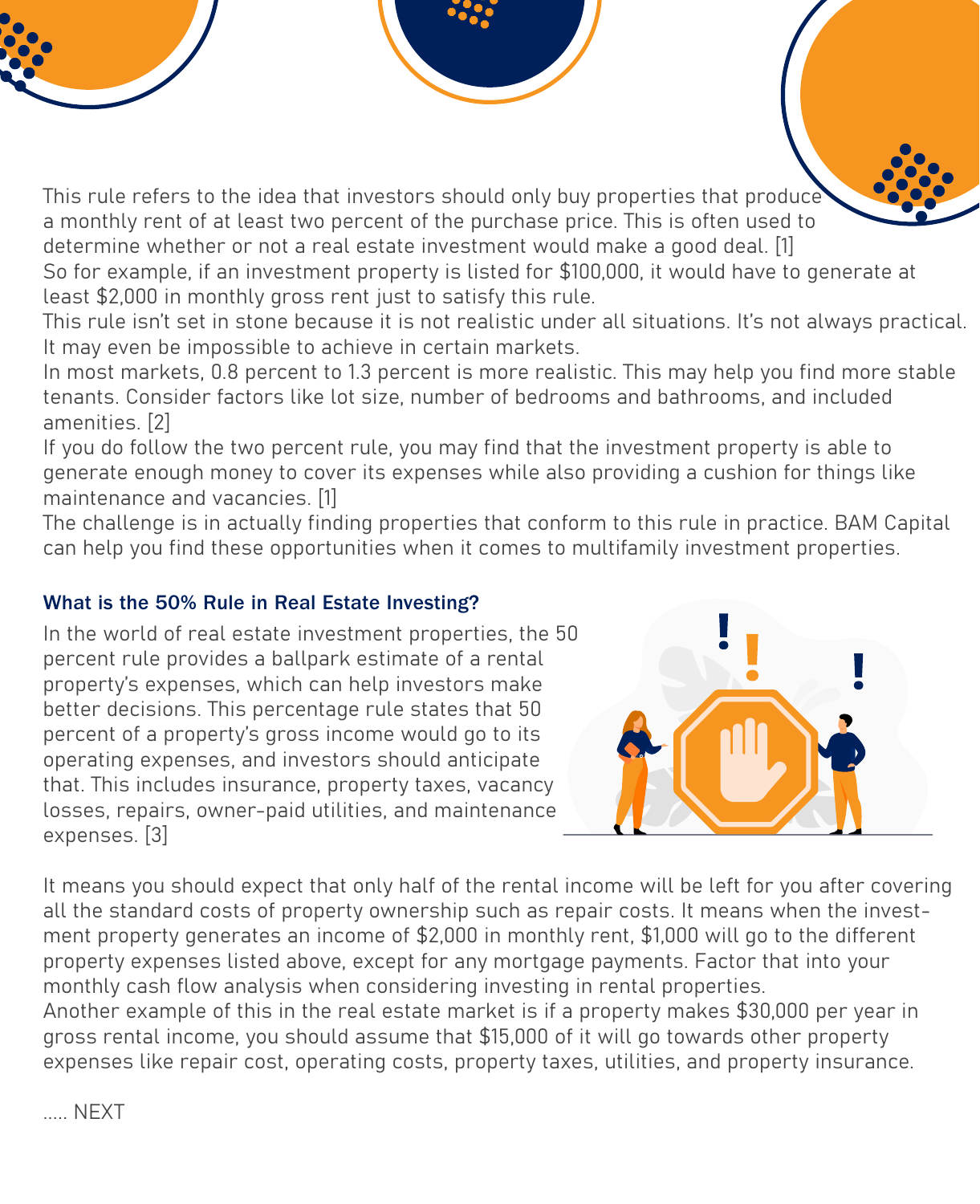When it comes to rental properties and analyzing deals, it's important to make a decision quickly. Investors need to determine if something is a good investment quickly or else someone may pick it up before them and make more money out of it. So as a good rule of thumb, the 50 percent rule can determine if something is worth investing on. Think of it as an investing criteria that lets you know whether or not you should proceed with the deal. Your real estate agent may advise you not to rush through your analysis for the sake of your

personal finance, and while that is true, you also need to secure that deal before you lose it. So the best solution is to use this ballpark figure that is based on monthly income and operating costs. At the very least, it gives you a place to start your analysis.

Just like the two percent rule, this is just a rule that serves as a guideline because your property's expenses likely won't be an exact 50 percent of your income every month. It's just a good rule of thumb, but doesn't always apply in real-world situations. Still, it's a pretty solid estimate.

## What is the 4% Rule in Real Estate Investing?

This next percentage rule isn't specifically about real estate, but there is a connection that's worth mentioning. The 4 percent rule is actually a theory introduced by financial advisor Bill Bengen in the '90s that suggests that an individual should be able to retire and safely withdraw 4 percent of their savings each year—and the money



should last 30 years. [4] Bengen proposed this idea after taking a look at historical stock and bond market returns and determining that 4 percent was a safe withdrawal rate for retirees. Unfortunately, this may not be relevant in today's world. The theory itself raises several questions like: what if someone lives for more than 30 years after retiring? After all, Americans who reach 60 can expect to live into their 80s. The 4 percent rule also does not guarantee 30 years of income. [5]

Real estate investment somewhat ties into this because

it gives investors a bigger retirement fund to pull from in the future. Although real estate is not for everyone, it could be a powerful asset towards building your future.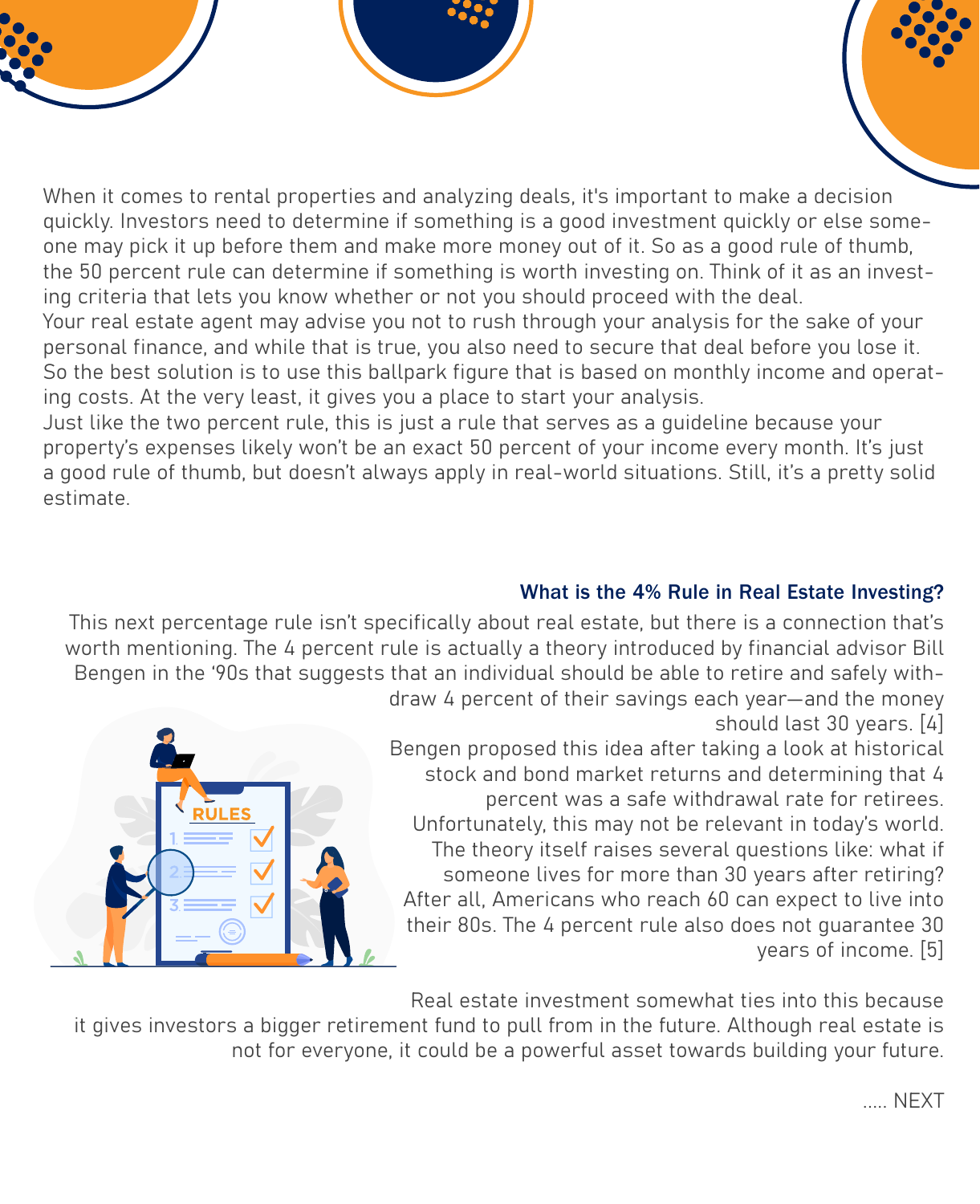## What is the 1% Rule in Real Estate Investing?

The one percent rule in real estate is exactly the same as the two percent rule, except you are screening for potential rental properties that produce a monthly rent of at least one percent of the purchase price. This rule is used by investors to analyze whether or not an investment property is worth putting money into. [6]

An example of this would be a rental property with a total purchase price of \$200,000 that has a monthly rent of \$2,000 per month. According to the one percent rule, this is a good investment based on the rental income.

Compared to the two percent rule, this one applies to more properties because it is a much more realistic figure. And while it shouldn't be the sole factor for judging potential investments, it does highlight the importance of having a disciplined mindset when it comes to buying real estate properties.

This percent rule is not necessarily a strict rule that you need to follow, but rather a guideline for improving your investing style. As a real estate investor, having a disciplined approach to real estate investments is important so you don't lose money. Investors should check if properties meet certain income criteria that will help them avoid common investing pitfalls. [6]

Use the one percent rule as a prescreening tool so you can train yourself on becoming a wise and disciplined investor.



#### What is the 70% Rule in Real Estate Investing?

The 70 percent rule applies to real estate investors who fix and flip properties. According to this rule, an investor should aim to pay no more than 70 percent of a property's ARV or after repair value. This includes the price paid for the investment property itself and the estimated repair costs. [7]

This rule relies on a simple calculation:

After-repair value (ARV) X .70 − Estimated repair costs = Maximum buying price [8]

This maximum buying price should give you an idea of how much you should spend on a home that you are planning on renovating and reselling.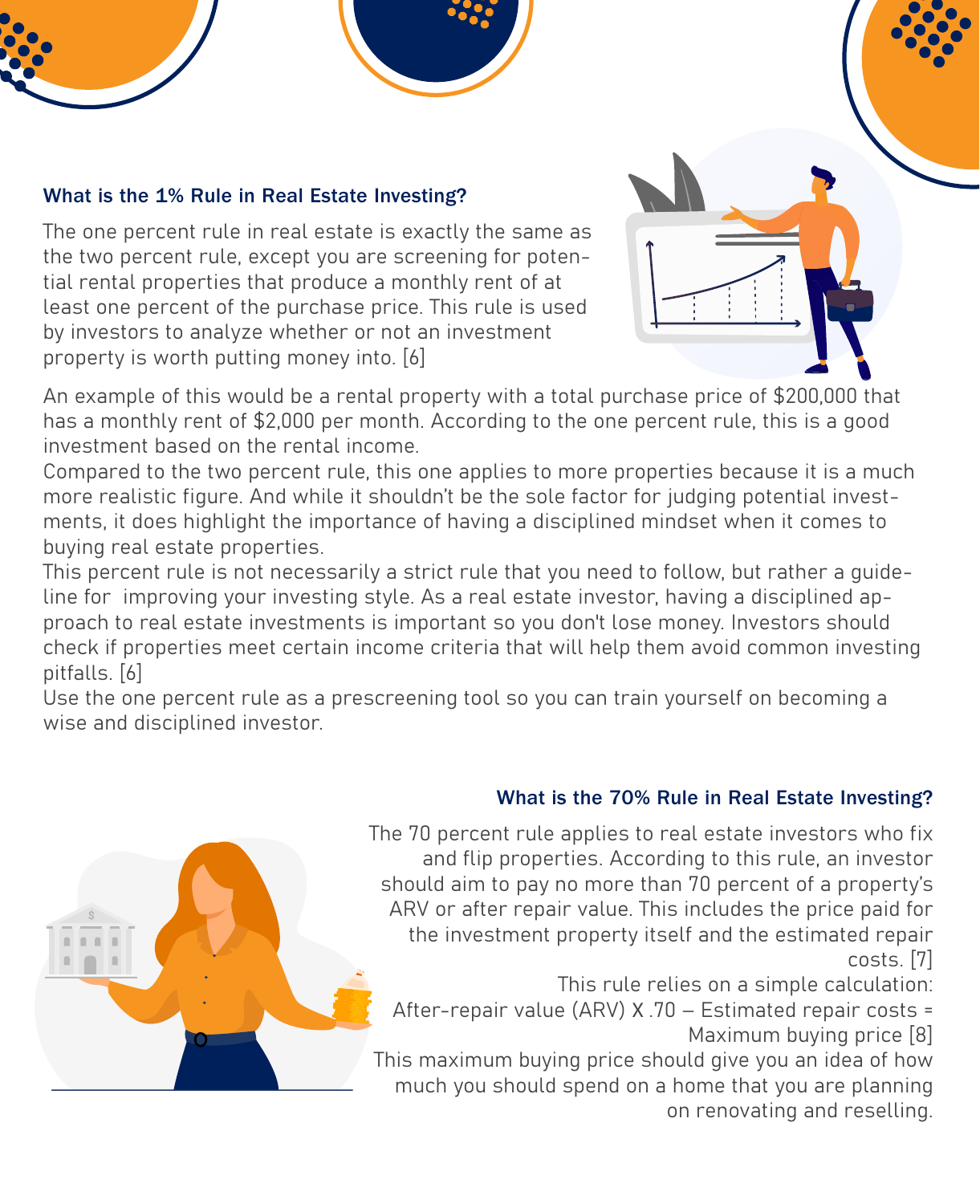Because this rule requires a bit of estimation, you need to use a realistic estimate of the property's value after repairs are completed. You should also estimate what the repairs will cost. It's actually very easy to use this rule: just multiply the property's ARV by 0.7. This will help you determine your maximum all-in cost. So for example, if a property's estimated ARV is at \$200,000, you should spend no more than \$140,000. [7]

#### Why Partner with BAM Capital for Multifamily Syndication Deals

Investors who are looking for a safe investment should consider multifamily syndication. BAM Capital is an experienced multifamily syndicator that prioritizes B++, A-, and A multifamily assets with in-place cash flow and proven upside potential. We help analyze the gross rental income as well as potential property's monthly cash flow including comparable market comps in the area. Knowing what a competing property rents for, helps plan out gross rent and generate positive cash flow.



The one rule of buying investment properties is that if it makes dollars it makes sense. BAM Capital knows our Midwest market more than any other real estate investing company because we are local. We know rental rates for potential real estate deals, we know how to calculate a monthly mortgage payment, net operating income, and how to factor in all the property management costs and repair costs including taxes, insurance, and closing costs. BAM Capital provides unmatched expertise via vertical integration and transparency. It is trusted by investors because of its low-risk model that achieves maximum benefit. BAM Capital is committed to buying the right assets and staying disciplined in its investment thesis. Currently, BAM Capital has \$593M AUM and 5,000 units. [9]

## Want to learn more? Schedule a call with BAM Capital today.